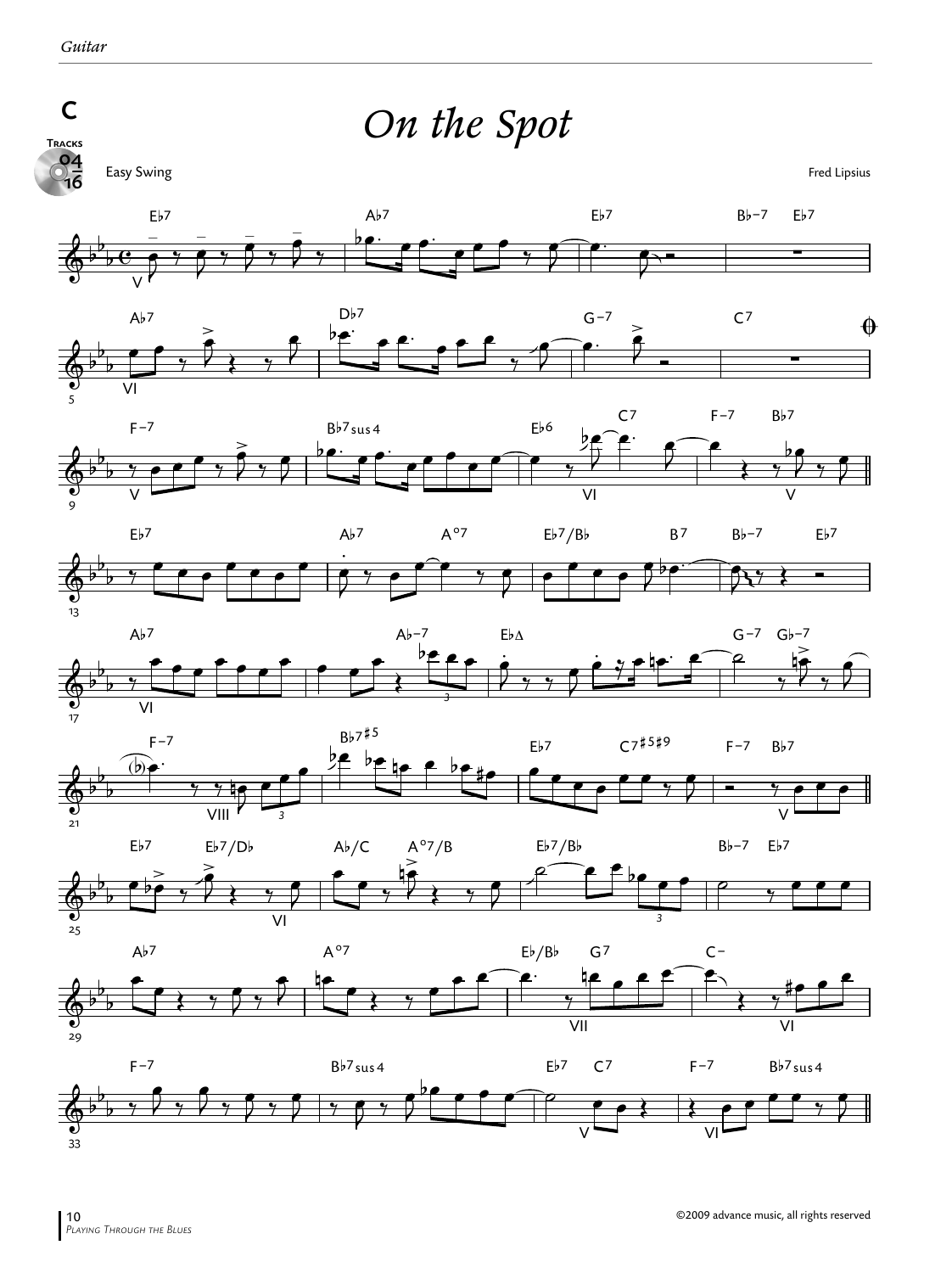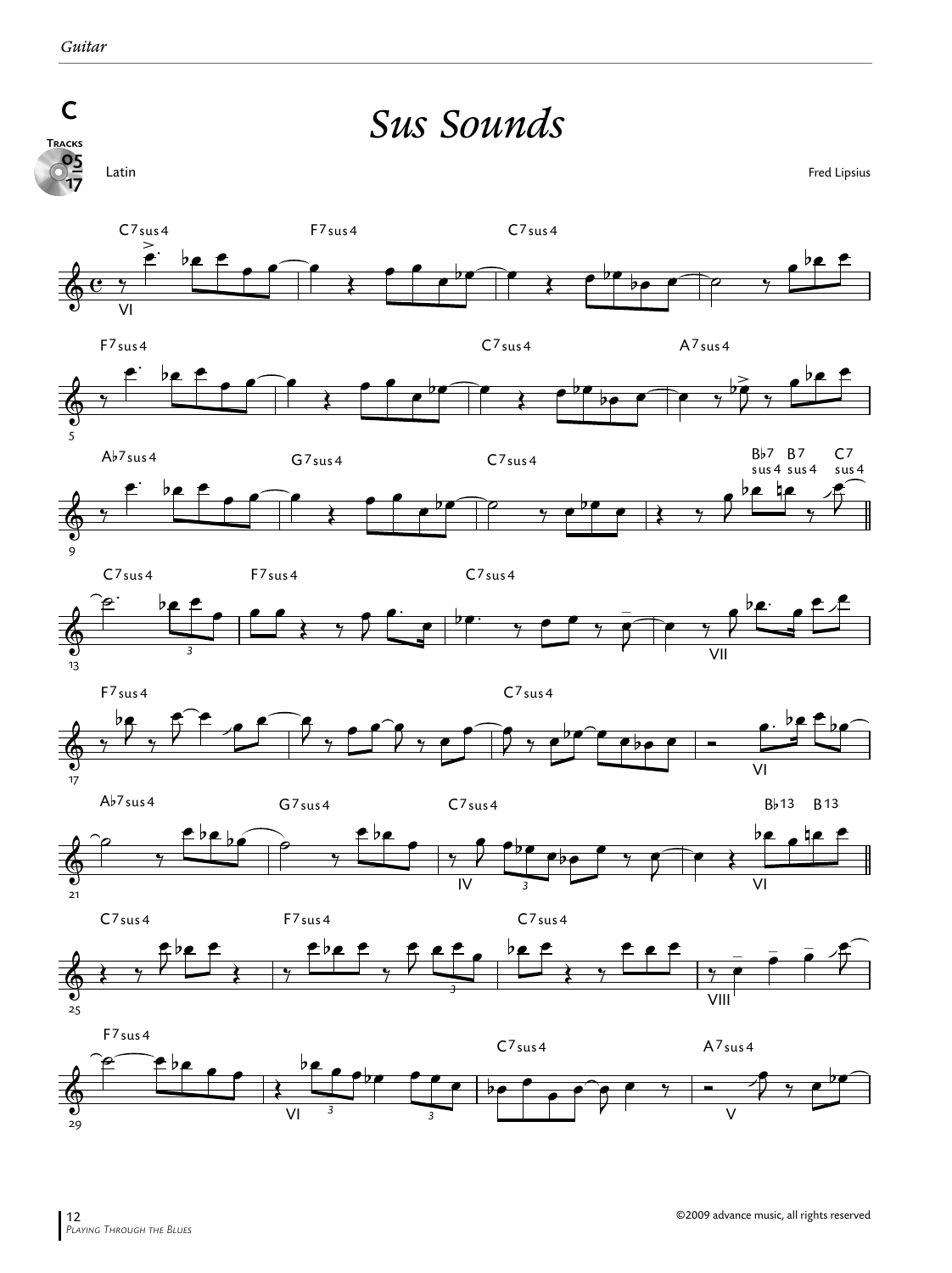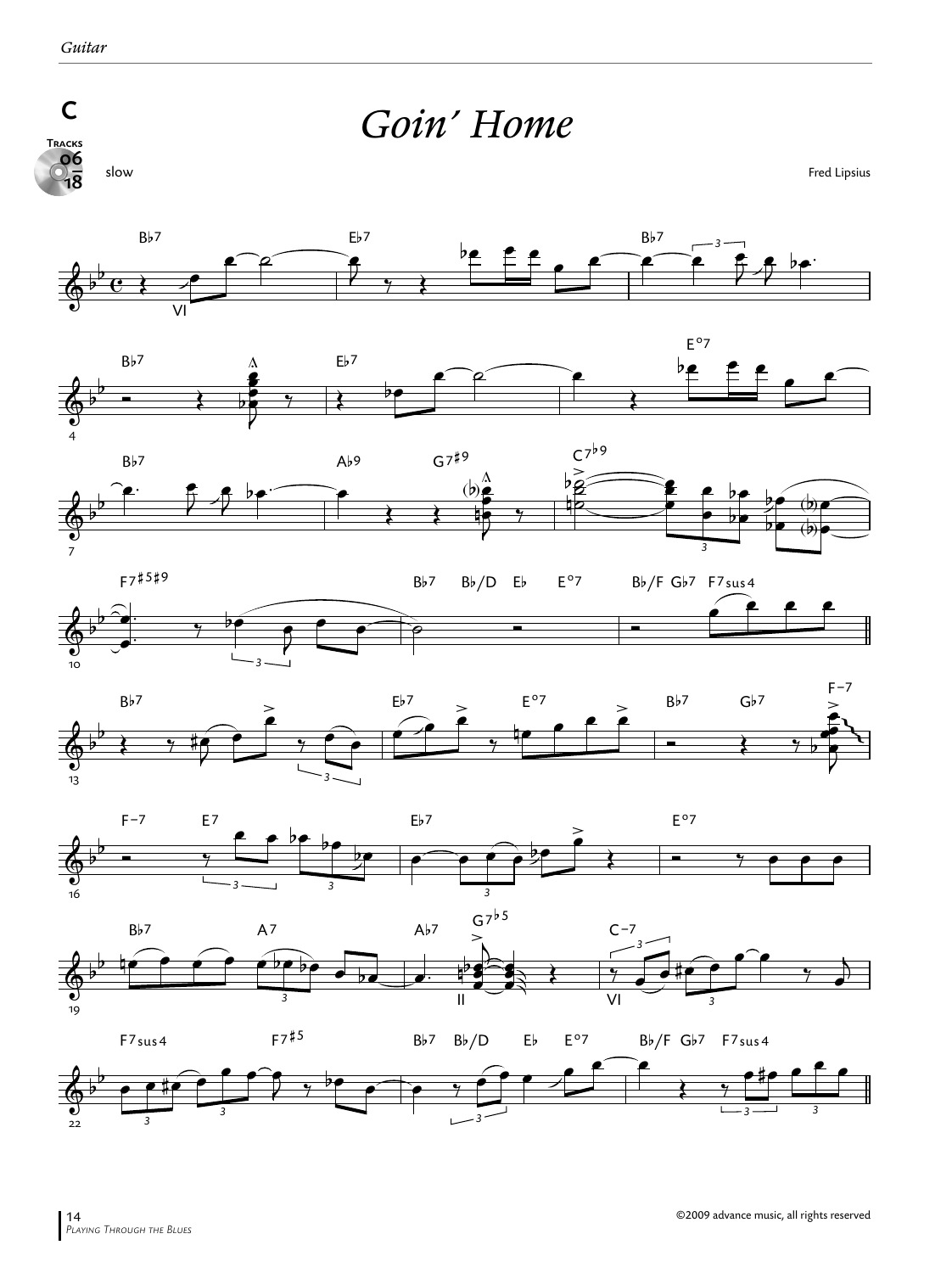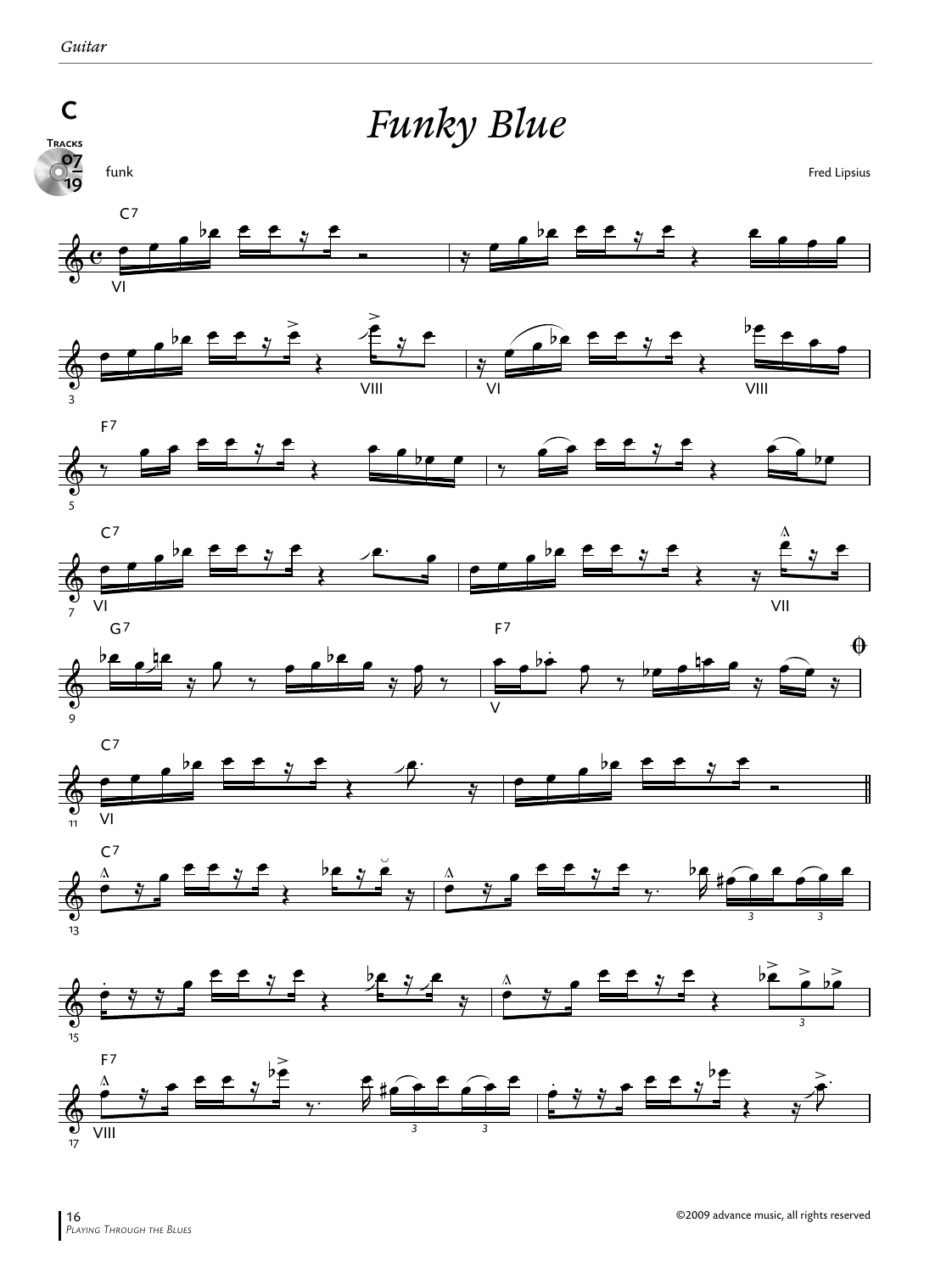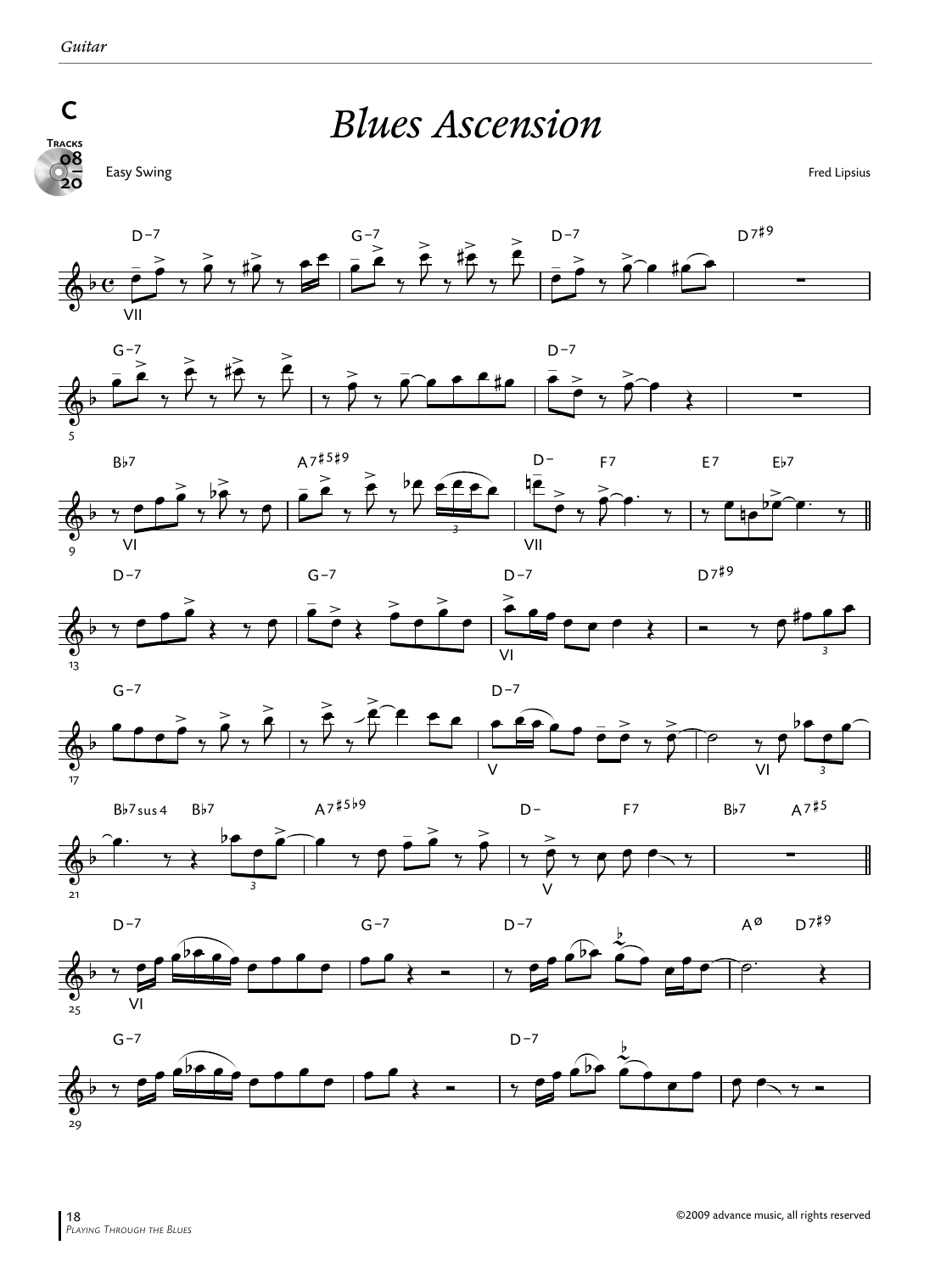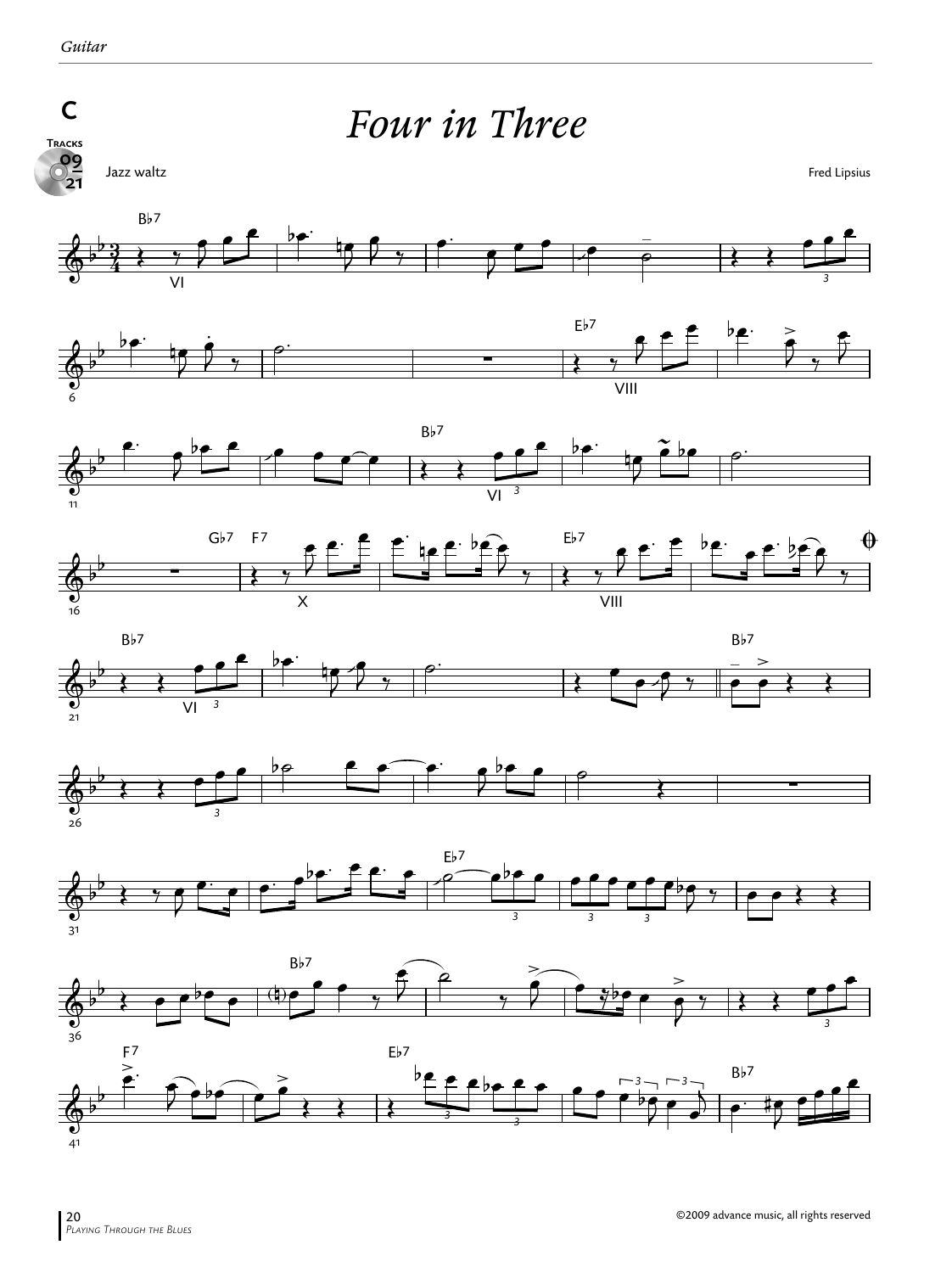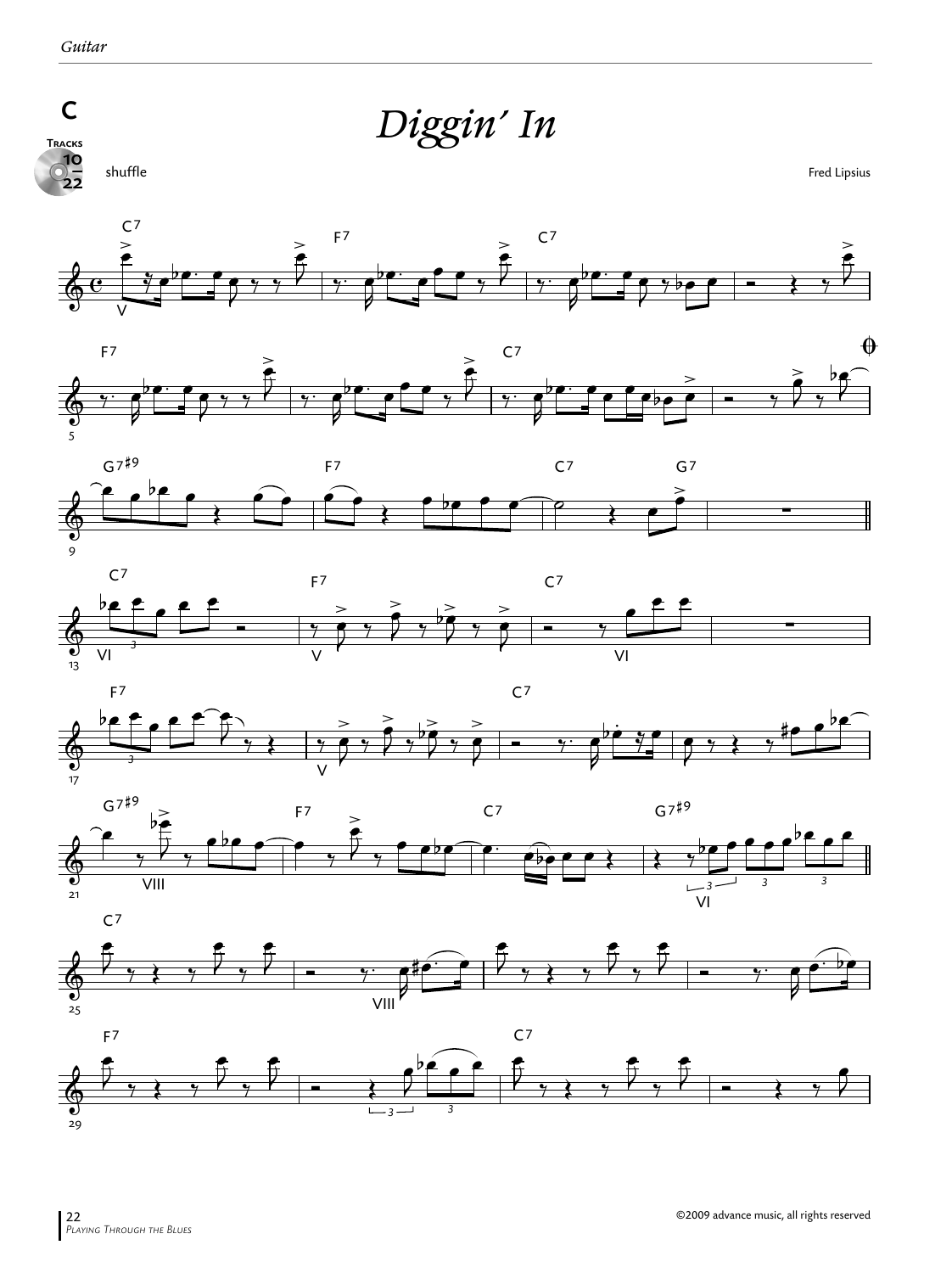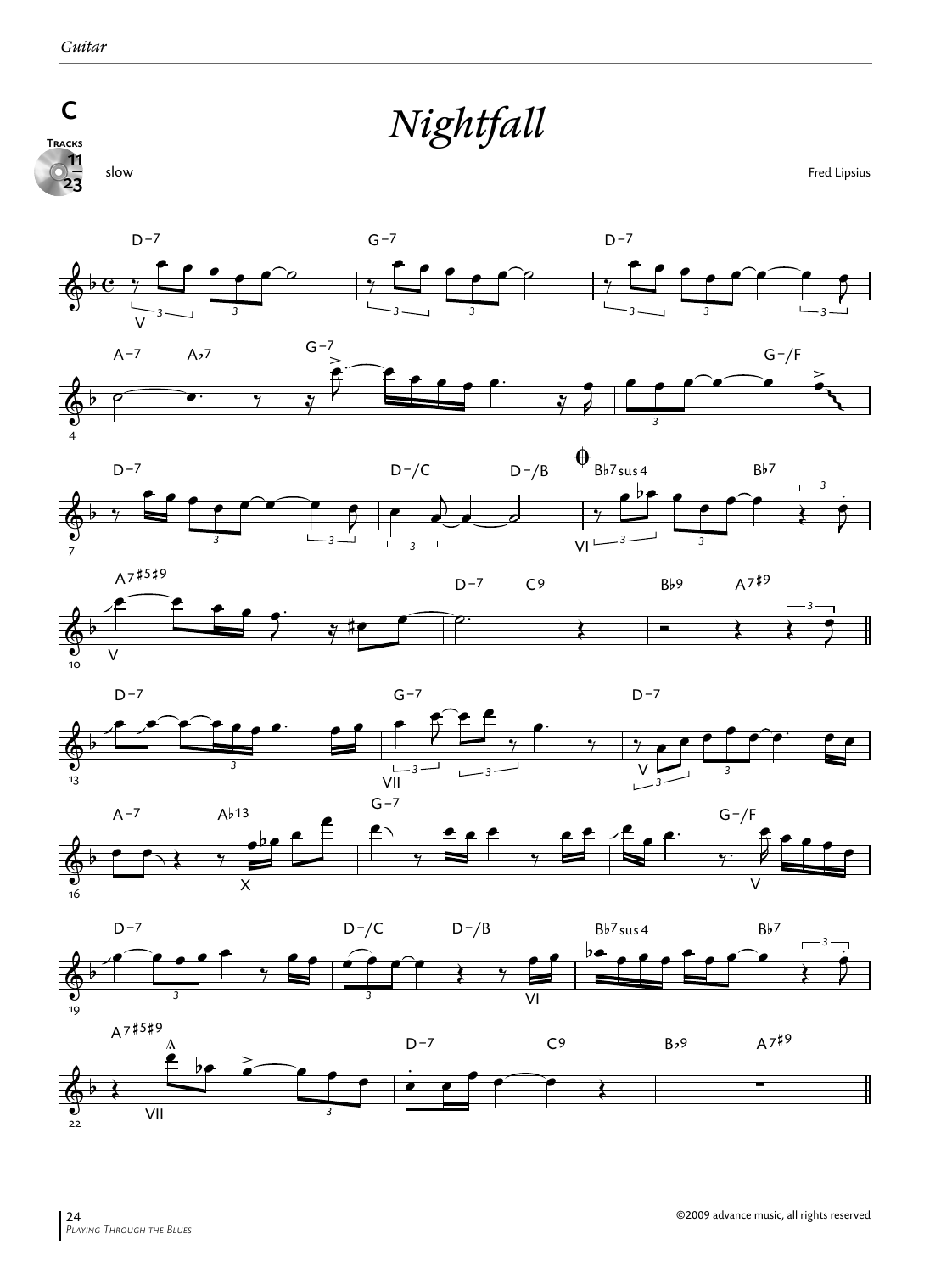

*Medieval Blues*

Swing Fred Lipsius















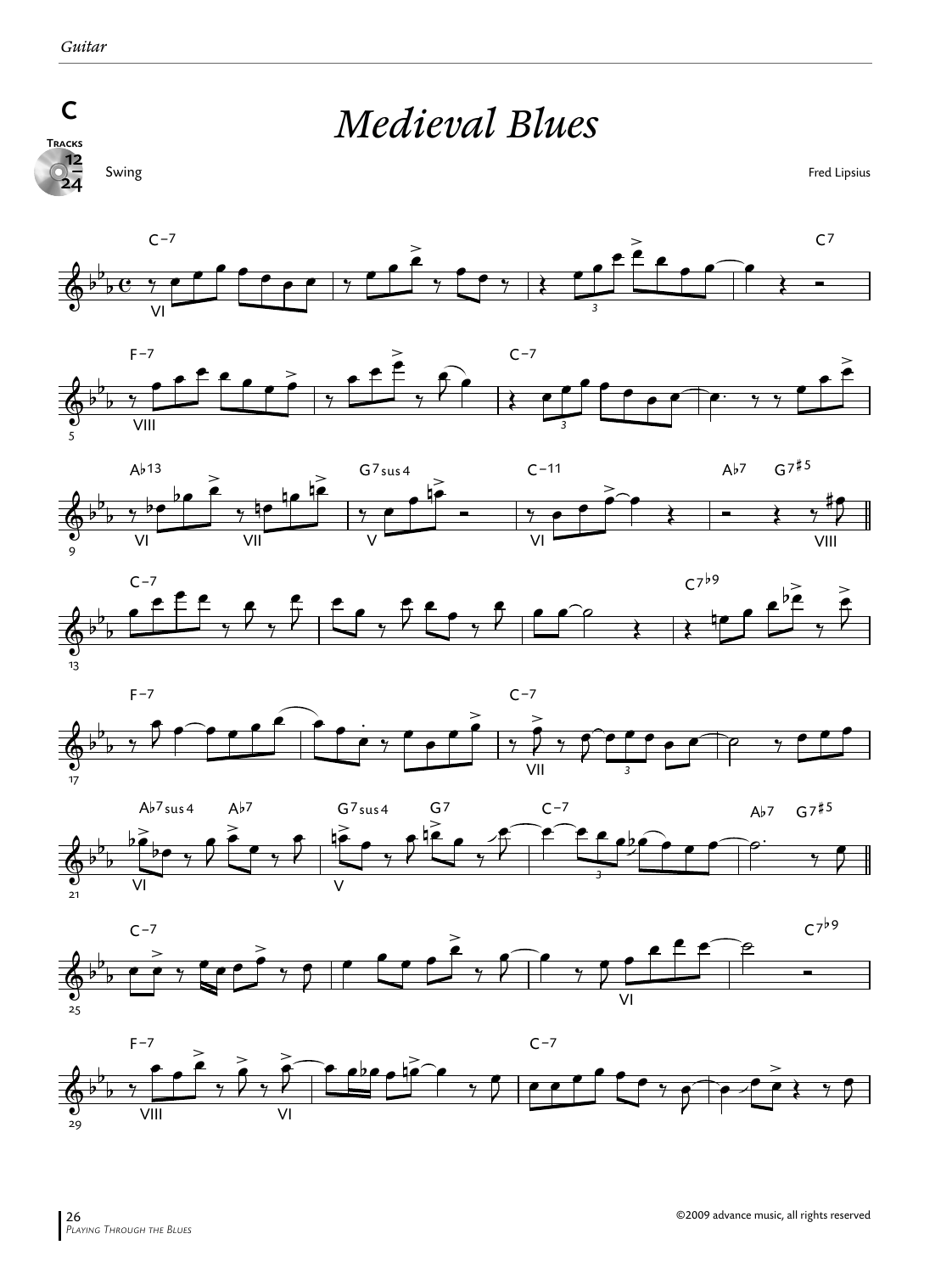

## *Tradin' Ones & Twos*

 $\frac{13}{25}$ 

Swing Fred Lipsius



*3*

ر<br>29